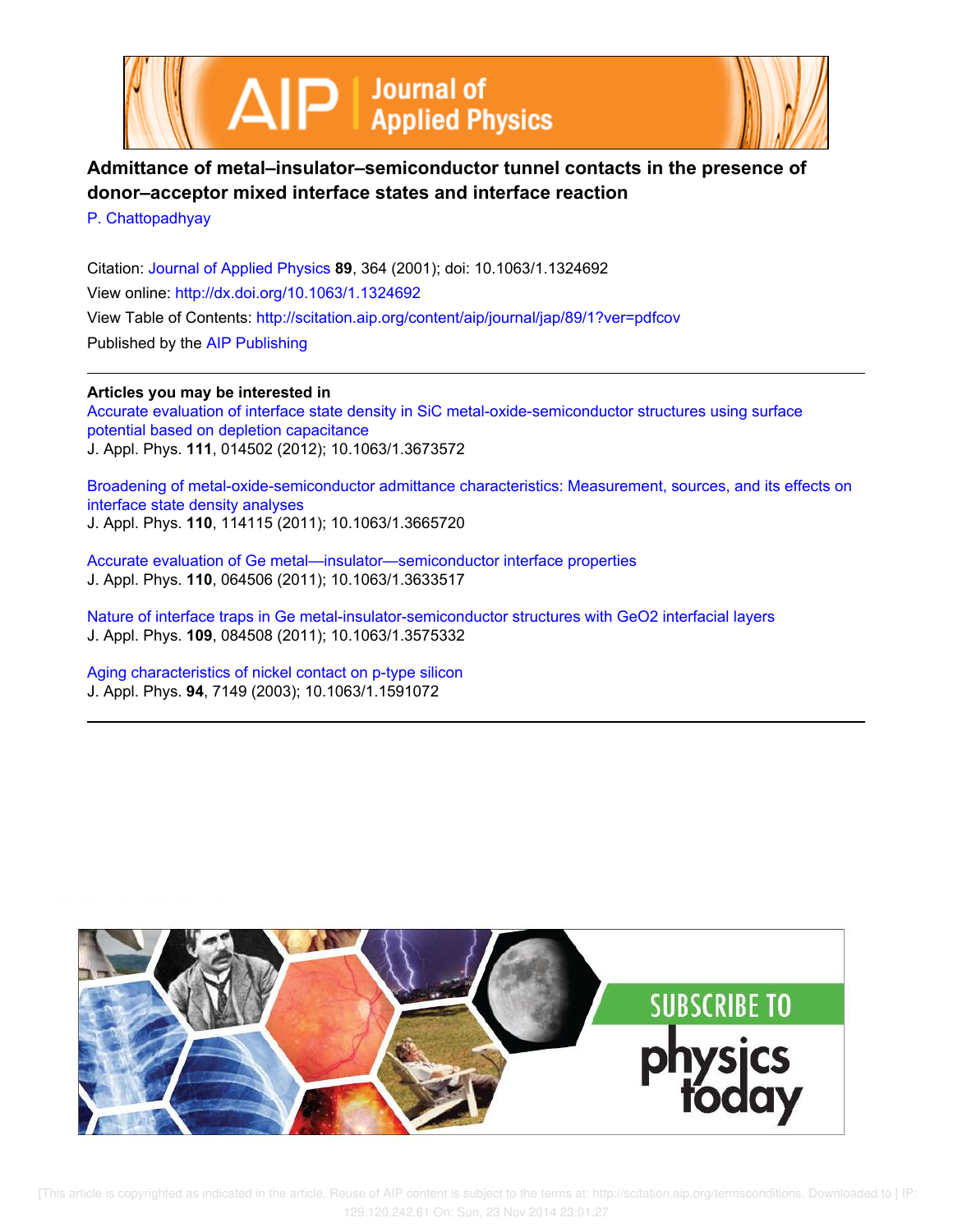# **Admittance of metal–insulator–semiconductor tunnel contacts in the presence of donor–acceptor mixed interface states and interface reaction**

P. Chattopadhyay

*Department of Electronic Science, University College of Science, 92, Acharyya Prafulla Chandra Road, Calcutta-700 009, India*

(Received 31 May 2000; accepted for publication 19 September 2000)

The admittance of a metal–insulator–semiconductor tunnel contact is evaluated considering the presence of donor–acceptor mixed interface states and chemical reaction in the interfacial oxide layer. Both the voltage and frequency behavior of the device has been studied. It has been found that, due to interface reaction, the current, conductance, and capacitance of the device drift considerably with time yielding an aging effect. Further, it is revealed that the dependence of the conductance and capacitance on the aging time stem rapidly from changing time constants of the interface states with aging time. The results are discussed with special reference to well known admittance spectroscopy used for the characterization of interface states. © *2001 American Institute of Physics.* [DOI: 10.1063/1.1324692]

## **I. INTRODUCTION**

Interface states play a crucial role on the electrical characteristics of metal–semiconductor (MS) and metal– insulator–semiconductor (MIS) tunnel devices. $1-19$  The fixation of Fermi level, $1-4$  the deviation of the device quality factor from unity,<sup>5</sup> and the frequency dispersion of the conductance and capacitance of the device<sup>6,13,16,17</sup> are the direct manifestations of interface state effects in these devices. There are, however, different opinions in modeling MS or MIS interfaces. Among these, the description in terms of acceptor states is well known.<sup>1–5</sup> The acceptor states may appear intrinsically at the surface or as a result of extension of the wave function of the metal atoms up to the semiconductor creating metal induced gap states.<sup>20,21</sup> These states are known to be responsible for the so-called surface pinning effect. However, the existence of donor states at low metal coverage cannot be ruled out.<sup>22</sup> There are also apprehensions of donor-like defects extended in to the semiconductor regions caused by sputtering.<sup>23,24</sup> The description of interface in terms of acceptor states has been used to develop admittance models for MIS tunnel devices. $6,13,16,17$  According to the original admittance model, $^{25}$  the interface state conductance and the capacitance are frequency dependent due to relaxation processes at interface states determined by the time constant of these states. So long as only one variety of states exists at the interface, the conductance peak in the frequency domain relates the parameters that characterize the states. However, in a number of experiments with Schottky barriers or metal–oxide–semiconductor structures, the observed conductance plots have been found to exhibit a number of peaks that can be attributed to multilevel deep traps<sup>26,27</sup> or deep levels in association with interface states.28,29 Recent developments in this field further reveal that the description of MIS interface only in terms of interface states is inadequate. It has been shown that the device properties may be greatly influenced by interface reaction and the device may show the aging effect. $30,31$  It has been

shown that the chemical reaction of the metal contact with the adjacent  $SiO<sub>2</sub>$  layer yields fourfold silicon traps capable of accepting electrons and thereby causing a negative charge buildup in the interfacial layer.<sup>31</sup> Consequently, the barrier height of the device becomes dependent on time. The interface reaction is particularly important for various silicon devices.<sup>32,33</sup> The role of interfacial  $SiO<sub>2</sub>$  on the electrical characteristics of metal–semiconductor and related devices has been reviewed very recently.<sup>34</sup>

The objective of the present work is to discuss the consequences of donor–acceptor mixed interface and interfacial reaction on the admittance of MIS tunnel devices. It is shown that a description in terms of a donor–acceptor composite at the interface offers an alternative explanation for the observed distortion in the admittance plots and further that such plots drift with time due to the chemical reaction of metal with the interfacial insulating layer, thereby resulting in the aging effect in these devices. In Sec. II of this article, the basic equations necessary to evaluate dc behavior of the device are presented. The interface state model considered in this work is discussed in Sec. III. The response of the device under ac conditions is discussed in Sec. IV followed by the evaluation of the device admittance in Sec. V. The effect of the interface reaction of the admittance plots has been addressed in Sec. VI. Finally, the results arrived at are critically discussed with special reference to admittance spectroscopy for the characterization of interface states in Sec. VII.

### **II. BASIC EQUATIONS**

The energy band diagram of a metal–semiconductor system with thin interfacial oxide layer and in the presence of an applied voltage *V* is shown in Fig. 1. The oxide layer may be present inherently on the semiconductor surface before the metal deposition and, therefore, its effect should be considered for generality. In the band diagram  $\phi_m$  is the work function of the metal,  $\delta$  the thickness of the oxide layer,  $\chi$ the electron affinity of the semiconductor,  $V_i$  the potential

 [This article is copyrighted as indicated in the article. Reuse of AIP content is subject to the terms at: http://scitation.aip.org/termsconditions. Downloaded to ] IP: 129.120.242.61 On: Sun, 23 Nov 2014 23:01:27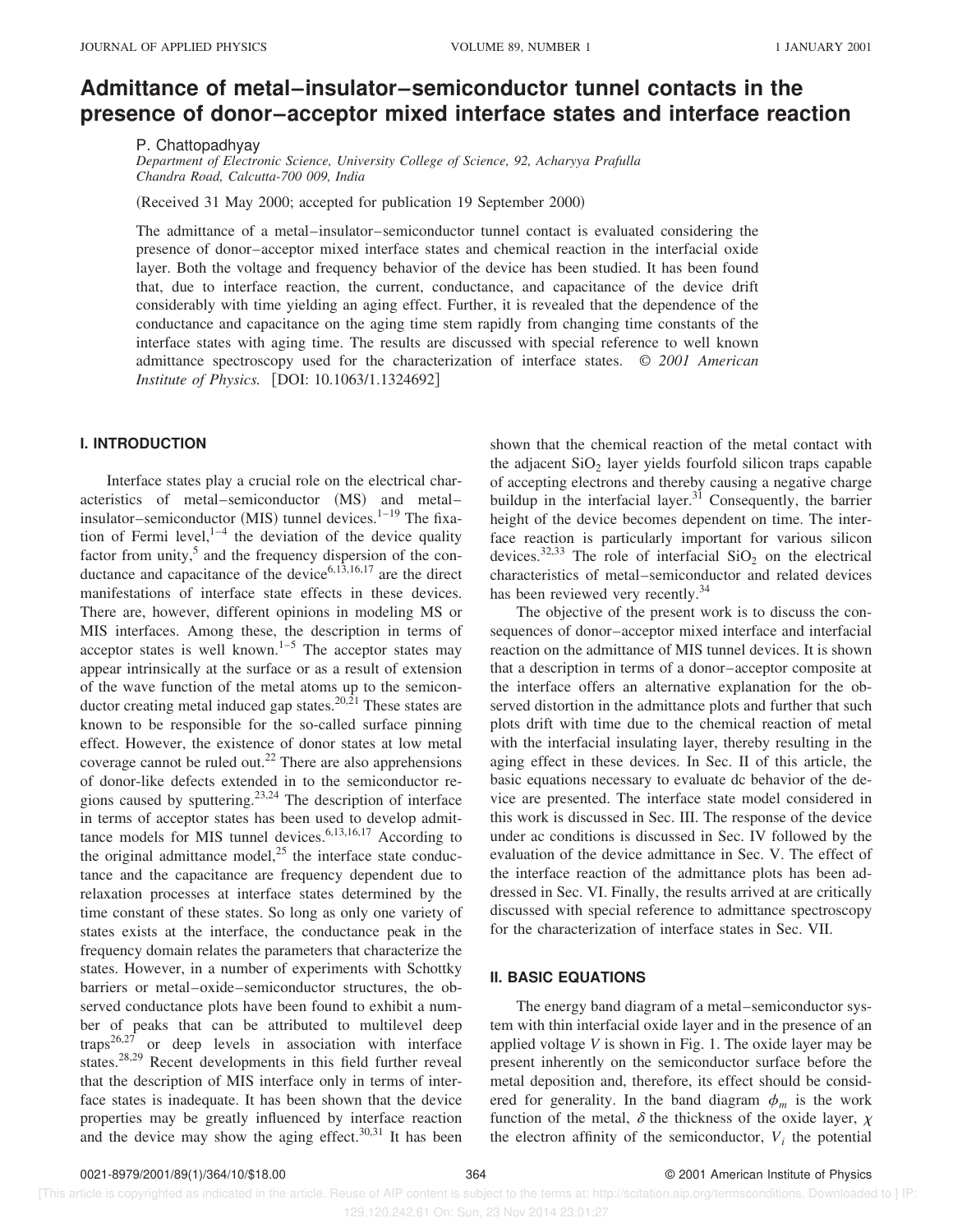

FIG. 1. Energy band diagram of a MIS tunnel contact.

drop across the interfacial layer,  $\psi_s$  the surface potential, positive signs represent fixed charges in the interfacial layer, and other terms have their usual meaning. The charge density in the interfacial layer may be positive or negative. In the case of silicon devices with  $SiO<sub>2</sub>$  acting as the interfacial layer, the fixed charges have been found to be positive,  $13$ while the oxide on GaAs has been found to posses a negative charge density.<sup>10</sup> Therefore, depending on the oxide used, a proper sign for the fixed charges has to be considered. We will restrict this analysis for silicon devices having a native  $SiO<sub>2</sub>$  interfacial layer and choose the fixed charge density to be positive. The analysis can be made applicable for devices on GaAs by merely changing the sign of the charge. The dc behavior of the device can be evaluated considering the formulation originally developed by Cowley and  $Sze<sup>3</sup>$  may be modified in the presence of external dc bias *V*.

The charge neutrality equation for a metal– semiconductor system with a thin interfacial oxide layer can be written as

$$
Q_m + Q_{sc} + Q_{it} + Q_f = 0,\tag{1}
$$

where  $Q_{\rm sc}$  represents semiconductor space charge density,  $Q_{it}$  the charge density trapped at the interface,  $Q_f$  the fixed charge density, and  $Q_m$  is the charge density that appears in the metal.

The potential drop across the interfacial layer can be obtained using Gauss's law <sup>2</sup>

where  $\epsilon_i$  is the permittivity of the interfacial layer.

$$
V_i = -\delta Q_m / \epsilon_i, \qquad (2)
$$

One can also obtain  $V_i$  from the energy band diagram given by

$$
V_i = \phi_m - \chi - \psi_s - V_n - V. \tag{3}
$$

Eliminating  $V_i$  using Eqs. (2) and (3), one obtains

$$
\phi_m - \chi - \psi_s - V_n = \delta / \epsilon_i [Q_{sc} + Q_{it} + Q_f]. \tag{4}
$$

Now, the depletion layer charge density is given by

$$
Q_{\rm sc} = (2q \,\epsilon_s N_D \psi_s)^{1/2},\tag{5}
$$

where  $\epsilon_s$  is the permittivity of the semiconductor and  $N_D$  is the doping concentration. Equation  $(4)$  can be solved for the surface potential with the help of Eq.  $(5)$  and the proper interface state model. The results can be used for the analyses of the current density, conductance, and capacitance of the device.

### **III. INTERFACE STATE MODEL AND SURFACE POTENTIAL**

A number of possibilities may be considered for the evaluation of trapped charge density at the metal– semiconductor interface. First, the interface states may be all acceptorlike. This case refers to devices having an ultrathin interfacial oxide layer, e.g., the devices fabricated on vacuum cleaved and chemically cleaned surfaces.<sup>4</sup> A second choice being the donor states at the oxide–semiconductor interface. Third, there could be a mixed interface composed of both donor and acceptor states. The above three possibilities may be discussed as three different cases, namely, when the interface states are (i) all acceptorlike, (ii) all donorlike, and (iii) a composite of donors and acceptors.

*Case 1*: *Interface states are all acceptorlike and distributed throughout the band gap*.

In this case, the charge density at the interface states will be determined by the position of the Fermi level relative to the valence band edge at the surface. From the band diagram

$$
Q_{\rm it}^a = -q \int_0^\infty D_{\rm it}^a(E) F(E) dE
$$
  
= 
$$
-q \int_0^{E_{\rm fs}} D_{\rm it}^a(E) F(E) dE - \int_{E_{\rm fs}}^\infty D_{\rm it}^a(E) F(E) dE, \quad (6)
$$

where  $D_{\text{it}}^a(E)$  is the density of interface states and  $F(E)$  is the probability of occupation. The superscript ''*a*'' stands for acceptor-like states. The second term in Eq.  $(6)$  actually accounts for the contribution of interface trapped charge density due to extension of  $F(E)$  above  $E_{fs}$ . As the contribution of this term is negligible compared to the first term in Eq.  $(6)$ , the interface trapped charge density can be approximated as

$$
Q_{\rm it}^a = -q \int_0^{E_{\rm fs}} D_{\rm it}^a(E) d(E). \tag{7}
$$

With  $E_{fs} = q\psi_s + qV_n$  and constant interface state density, one obtains from Eqs.  $(4)$ ,  $(5)$ , and  $(7)$ ,

 [This article is copyrighted as indicated in the article. Reuse of AIP content is subject to the terms at: http://scitation.aip.org/termsconditions. Downloaded to ] IP: 129.120.242.61 On: Sun, 23 Nov 2014 23:01:27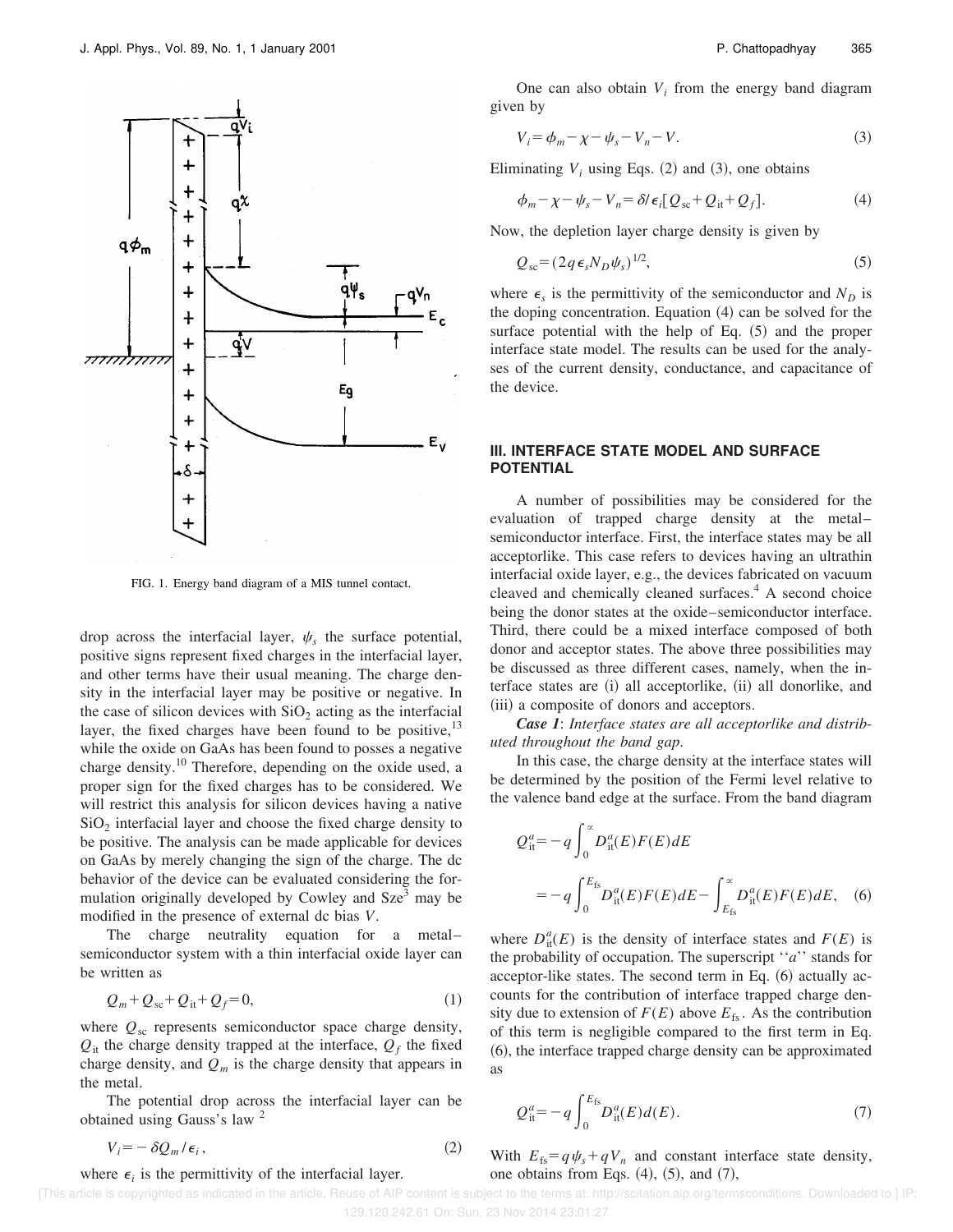$$
\phi_m - \chi - \psi_s - V_n - V = \delta \left[ (2q \epsilon_s N_D \psi_s)^{1/2} - q^2 D^a_{\text{ it}} \times (E_g - q \psi_s - q V n) + q N_f \right] / \epsilon_i,
$$
\n(8)

where  $Q_f = qN_f$  is substituted,  $N_f$  being the density of interface fixed charges per  $cm<sup>2</sup>$  in the oxide. The surface potential  $\psi_s$  can be readily solved from Eq. (8) given by

$$
\psi_s = C_{2a}(\phi_m - \chi) + (1 - C_{2a})E_g - C_{2a}qN_f\delta/\epsilon_i - C_{2a}V - V_n
$$
  
+ 
$$
(C_{2a}^2C_1)/2 - [4\{C_{2a}(\phi_m - \chi) + (1 - C_{2a})E_g
$$
  
- 
$$
C_{2a}q\delta N_f/\epsilon_i - C_{2a}V - V_n\}C_{2a}^2C_1 + C_{2a}^4C_1^2]^{1/2}/2,
$$
 (9)

where  $C_{2a} = \epsilon_i / (\epsilon_i + q^2 \delta D_{ii}^a)$  and  $C_1 = (2q \epsilon_s N_D \delta^2) / \epsilon_i^2$ .

*Case 2*: *Interface states are donorlike and distributed throughout the band gap*.

The charge density at the interface states in this case is determined by the number of unoccupied states above the Fermi level given by

$$
Q_{\rm it}^d = q \int_{E_{\rm fs}}^{E_g} D_{\rm it}^d(E) [1 - F(E)] dE.
$$
 (10)

Assuming that the states above  $E_{fs}$  are all empty, then Eq.  $(10)$  can be approximated as

$$
Q_{\rm it}^d \cong q^2 D_{\rm it}^d (q \psi_s + q V_n). \tag{11}
$$

From Eqs.  $(4)$ ,  $(5)$ , and  $(11)$  one obtains

$$
\phi_m - \chi - \psi_s - V_n - V = \delta \left[ (2q \epsilon_s N_D \psi_s)^{1/2} + q^2 D_{\text{it}}^d (q \psi_s + q V_n) + q N_f \right] / \epsilon_i \,. \tag{12}
$$

Equation  $(12)$  can be solved for the surface potential given by

$$
\psi_s = C_{2d}(\phi_m - \chi) - C_{2d}q \, \delta N_f / \epsilon_i - V_n - C_{2d}V + C_{2d}^2 C_1 / 2
$$
  
- 
$$
[4\{C_{2d}(\phi_m - \chi) - C_{2d}V - V_n - C_{2d}q \, \delta N_f / \epsilon_i\} \times C_{2d}^2 C_1 + C_{2d}^4 C_1^2]^{1/2} / 2,
$$
 (13)

where  $C_{2d} = \epsilon_i / (\epsilon_i + q^2 \delta D_{\text{it}}^d)$ .

*Case 3*: *Donor*–*acceptor composite interface*.

This case refers to a positive interface state trapped charge density resulting from the empty donor states above the Fermi level in addition to the negative charge density at the acceptor states below the Fermi level. The net charge density at the interface states is therefore given by

$$
Q_{it} = Q_{it}^{a} + Q_{it}^{d}
$$
  
=  $-q \int_{0}^{E_{f_s}} D_{it}^{a} F(E) dE + q \int_{E_{f_s}}^{E_g} D_{it}^{d} [1 - F(E)] dE.$  (14)

Considering the contribution of  $F(E)$  to be negligible above  $E_{\text{fs}}$ , one obtains from Eq.  $(14)$ 

$$
Q_{it} = -qD_{it}^{a}(E_{g} - \psi_{s} - qV_{n}) + qD_{it}^{d}(q\psi_{s} + qV_{n}).
$$
 (15)

## On substituting Eqs.  $(5)$  and  $(15)$  into Eq.  $(4)$ , one obtains

$$
\phi_m - \chi - \psi_s - V_n - V = \delta [(2q \epsilon_s N_D \psi_s)^{1/2} + q^2
$$
  
×  $(D_{it}^a + D_{it}^d) \psi_s + q^2 (D_{it}^a + D_{it}^d)$   
×  $V_n - q^2 D_{it}^a E_g + q N_f ] / \epsilon_i$ . (16)

Equation (16) can be solved for  $\psi_s$  given by

$$
\psi_s = \psi_{ad} / \{C_{2d} + (1 - C_{2d})C_{2a}\} + C_{2a}^2 C_{2d}^2 C_1 / \
$$
  
\n
$$
[2\{C_{2d} + (1 - C_{2d})C_{2a}\}]^2 - [4C_{2a}^2 C_{2d}^2 C_1 \psi_{ad}
$$
  
\n
$$
\times \{C_{2d} + (1 - C_{2d})C_{2a}\} + C_{2a}^4 C_{2d}^4 C_1^2]^{1/2} / \
$$
  
\n
$$
[2\{C_{2d} + (1 - C_{2d})C_{2a}\}]^2, \tag{17}
$$

where

$$
\psi_{ad} = C_{2a}C_{2d}(\phi_m - \chi) + (1 - C_{2a})C_{2d}E_g
$$
  
-  $qC_{2a}C_{2d}\delta N_f/\epsilon_i - \{C_{2d} + (1 - C_{2d})C_{2a}\}V_n$   
-  $C_{2a}C_{2d}V$ .

It can be verified that Eq.  $(17)$  converges to Eqs.  $(9)$  and  $(13)$ in the limits  $D_{it}^a \rightarrow 0$  and  $D_{it}^d \rightarrow 0$ , respectively.

#### **IV. RESPONSE UNDER ac CONDITIONS**

The ac behavior of a given metal–semiconductor system with a thin interfacial oxide depends primarily on two mechanisms. First, under a small signal ac condition, the surface potential fluctuates and thereby modulates the tunnel current.<sup>16</sup> A second mechanism being trapping–detrapping of carriers at the interface states described by Schokley– Read–Hall statistics.<sup>25</sup> The charging and discharging current in the semiconductor may be considered as a third current component under ac condition.<sup>25</sup>

In order to obtain the ac component of the tunnel current, one may start with the basic current–voltage relation of MIS tunnel diodes. Assuming the transverse momenta of the carriers are conserved during tunneling, an expression for current density across the diode can be derived given by<sup>3</sup>

$$
J_{\text{dc}} = A^* T^2 \exp[(-\phi^{1/2} \delta)] \exp[-q(\psi_s + qV_n)/kT],
$$
\n(18)

where  $\exp[(-\phi^{1/2}\delta)]$  represents a tunneling attenuation factor,  $\phi$  the oxide mean barrier,  $\delta$  the thickness of the insulating layer, and the other terms have their usual meaning. Now, if a small signal ac voltage is applied in addition to the dc voltage, there will be an ac fluctuation in the surface potential,  $\delta \psi_s$ . The ac tunnel current has been derived by Werner<sup>16</sup> by considering the variation  $\delta \psi_s$  to be small given by

$$
J_{ac+dc} = \theta A^* T^2 [\exp - (q\psi_s/kT)][1 + (q\delta\psi_s/kT)]
$$
  
= 
$$
J_{dc}[1 + (q\delta\psi_s/kT)],
$$
 (19)

where the terms  $\exp[(-\phi^{1/2}\delta)]$  and  $\exp[-(qV_n/kT)]$  are absorbed in the parameter  $\theta$ . The ac tunnel current can be directly obtained from Eq.  $(19)$  given by

$$
j_{ac} = J_{ac+dc} - J_{dc} = J_{dc} \delta \psi_s / kT.
$$
 (20)

The current resulting from the charging and discharging mechanism at the interface states may be derived following

[This article is copyrighted as indicated in the article. Reuse of AIP content is subject to the terms at: http://scitation.aip.org/termsconditions. Downloaded to ] IP: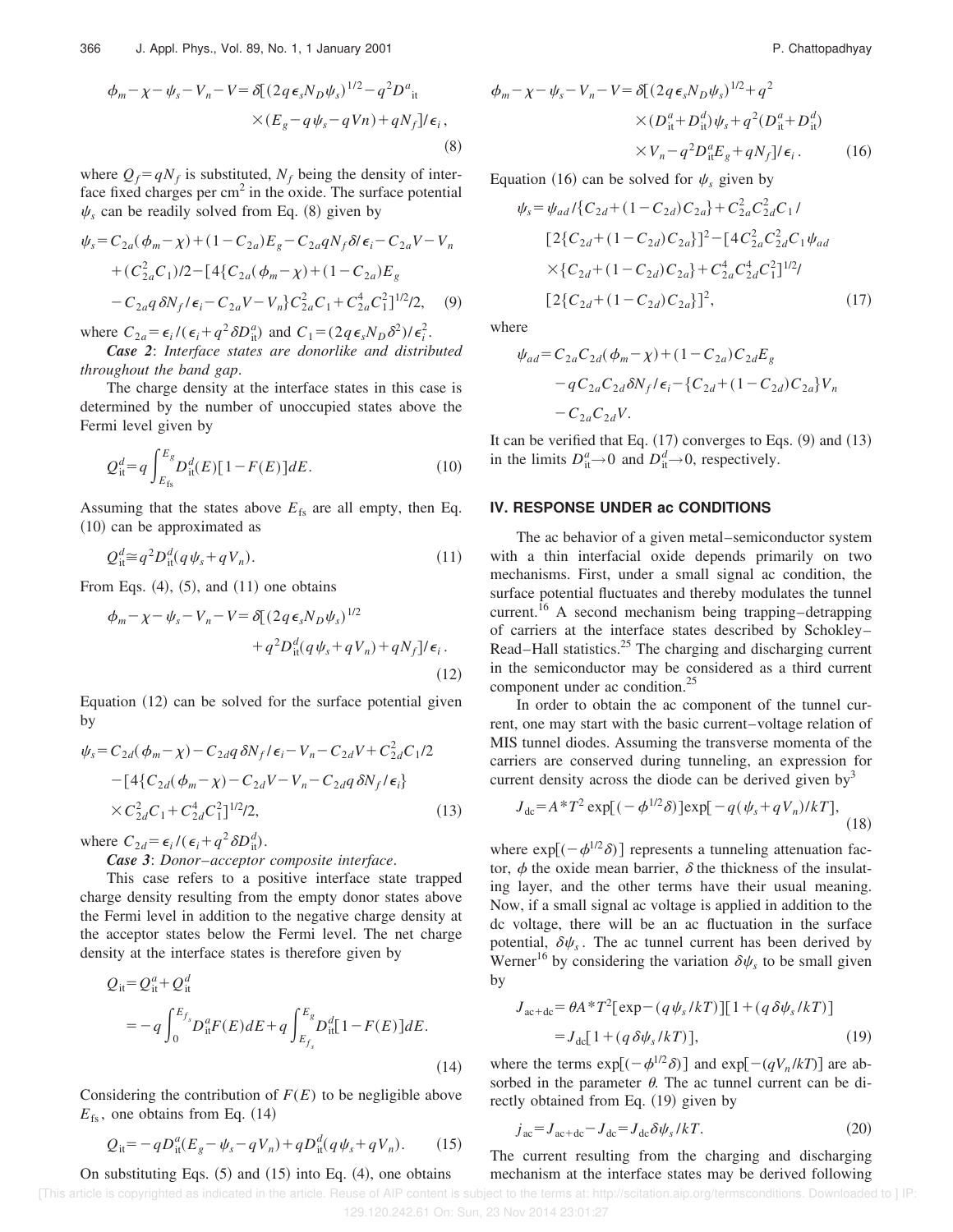Nicollian and Goetberger.<sup>25</sup> In a the case when both acceptor and donor states are present (Case  $3$  in Sec. III), the responses of the interface states will be determined by the time constants of the corresponding states given by

$$
\tau_a = \exp(q \psi_s / kT) / \sigma_a v_{\text{th}} N_D, \qquad (21)
$$

$$
\tau_d = \exp(q \psi_s / kT) / \sigma_d v_{\text{th}} N_D, \qquad (22)
$$

where  $\sigma_{a,d}$  are the capture crossections of the interface states.

The interface state current in such a case can be written as

$$
j_{\rm it} = (G_{\rm it}^{a,d} + i\,\omega C_{\rm it}^{a,d}) \,\delta \psi_s \,, \tag{23}
$$

where

$$
G_{\rm it}^{a,d} = q^2 D_{\rm it}^a / 2 \tau_a \ln(1 + \omega^2 \tau_a^2) + q^2 D_{\rm it}^d / 2 \tau_d \ln(1 + \omega^2 \tau_d^2),
$$
\n(24)

$$
C_{\rm it}^{a,d} = q^2 D_{\rm it}^a / \omega \tau_a \arctan(\omega \tau_a) + q^2 D_{\rm it}^d / \omega \tau_d \arctan(\omega \tau_d). \tag{25}
$$

The depletion layer width of the semiconductor undergoes fluctuations in presence of an ac signal across the device. These fluctuations in the depletion layer width cause charging and discharging of the semiconductor space charge region which constitute a current<sup>25</sup>

$$
j_{\rm sc} = i \,\omega \, C_{\rm sc} \delta \psi_s \,,\tag{26}
$$

where  $C_{\text{sc}} = (q \epsilon_s N_d / 2 \psi_s)^{1/2}$  is the depletion layer capacitance.

#### **V. DEVICE ADMITTANCE**

The admittance of the device can be obtained from the total ac current across the device given by

$$
j = j_t + j_{it} + j_{sc}.
$$
 (27)

Equations  $(20)$ ,  $(23)$ , and  $(26)$  may be substituted in to Eq.  $(27)$  to obtain *j* as a function of  $\delta \psi$ .

$$
j = (qJ_{\text{dc}}/kT + G_{\text{it}} + \iota \omega C_{\text{it}} + \iota \omega C_{\text{isc}}) \delta \psi_s. \tag{28}
$$

Note that the admittance of the device cannot be obtained unless the term  $\delta \psi_s$  is expressed in terms ac voltage change,  $\delta V$ .

In order to correlate  $\delta \psi_s$  with  $\delta V$ , we evaluate the time derivative of Eq.  $(4)$ 

$$
dQ_{\rm it}^a/dt + dQ_{\rm it}^d/dt = -\iota \omega C_{\rm isc} \delta \psi_s
$$
  

$$
-\iota \omega \delta \psi_s C_i \delta \psi_s + \iota \omega C_i \delta V, \qquad (29)
$$

where we have substituted  $Q_{it} = Q_{it}^a + Q_{it}^d$  and  $C_i = \epsilon_i / \delta$ .

The left-hand side of Eq.  $(29)$  simply represents an interface state current

$$
j_{it} = dQ_{it}^a/dt + dQ_{it}^b/dt = (G_{it} + \iota \omega C_{it}) \delta \psi_s.
$$
 (30)

From Eqs.  $(29)$  and  $(30)$ , we get

$$
\delta \psi_s / \delta V = \iota \omega C_i / \{ G_{it} + \iota \omega (C_{sc} + C_{it} + C_i) \},\tag{31}
$$

where  $G_{it}$  and  $C_{it}$  are given by Eqs. (24) and (25).

Equations  $(28)$  and  $(31)$  can be used to obtain the admit-

$$
Y = j/\delta V = \left[\left\{(J_{dc})/(kT/q)\right\} + G_{it} + \iota\omega(C_{sc} + C_{it})\right]\iota\omega C_{i'}
$$
  

$$
\left\{G_{it} + \iota\omega(C_{sc} + C_{it} + C_{i})\right\}
$$
  

$$
= G + \iota\omega C,
$$
 (32)

where *G* and *C* represent the conductance and capacitance of the device. Now, separating the real and imaginary part of Eq.  $(32)$  we get

$$
G = \left[ \left\{ (J_{\text{dc}})/(kT/q) \right\} C_i (C_{\text{sc}} + C_{\text{it}} + C_i) + C_i^2 G_{\text{it}} / [(G_{\text{it}}/\omega)^2 + (C_{\text{sc}} + C_{\text{it}} + C_i)^2] \right]
$$
(33)

and

$$
C = [C_i\{(J_{dc}/(kT/q)\}G_{it}/\omega^2 + (G_{it}/\omega)^2 + (C_{sc} + C_{it})
$$
  
× $(C_{sc} + C_{it} + C_i) + ]/[(G_{it}/\omega)^2 + (C_{sc} + C_{it} + C_i)^2].$  (34)

It is seen from the above equations that the frequency dependence of *G* and *C* will be determined by the terms  $G_{it}/\omega$  and  $C_{\rm it}$ .

## **VI. EFFECT OF THE INTERFACE REACTION**

The interface reaction is particularly important for silicon devices. The reaction takes place between the metal contact and interfacial layer. For example, the reaction between an interfacial  $SiO<sub>2</sub>$  layer and a metal-like aluminum readily yields free silicon at the interface. $31$  Being tetravalent in nature, the free silicon atoms act as fourfold electron traps. A negative charge density therefore develops at the interface, which tends to increase the barrier height of devices on *n*-type silicon and reduce it for *p*-type devices. The barrier modification continues until an equilibrium is reached. As a result, the barrier height becomes dependent on aging time. It is possible that the above mechanism may well cause substantial changes in the current, conductance, and capacitance of the device.

The charge density at free silicon traps liberated in the reaction can be obtained considering rate equation given by $31$ 

$$
Q_{\text{Si}} = qfN_{\text{SiO}_2}\left\{1 - \exp(-\beta_t t)\right\},\tag{35}
$$

where  $\beta_l$  is a constant determine the growth of oxide due to reaction of metal with the  $SiO<sub>2</sub>$  layer. In the presence of the silicon traps, the charge neutrality equation can be written in a modified form by including a charge density due to free silicon at the interface given by

$$
Q_m + Q_{sc} + Q_{it} + Q_f + Q_{si} = 0.
$$
 (36)

Equations  $(35)$  and  $(36)$  along with Eqs.  $(2)$ ,  $(3)$ ,  $(5)$ , and  $(15)$  give the dependence of surface potential on aging time given by

$$
\psi_s(t) = \psi_{ad}(t) / \{C_{2d} + (1 - C_{2d})C_{2a}\}\
$$
  
+  $C_{2a}^2 C_{2d}^2 C_1 / [2\{C_{2d} + (1 - C_{2d})C_{2a}\}]^2$   
-  $[4C_{2a}^2 C_{2d}^2 C_1 \psi_{ad}(t)\{C_{2d} + (1 - C_{2d})C_{2a}\}\$   
+  $C_{2a}^4 C_{2d}^4 C_1^2]^{1/2} / [2\{C_{2d} + (1 - C_{2d})C_{2a}\}]$ ,<sup>2</sup> (37)

tance of the contact given by

where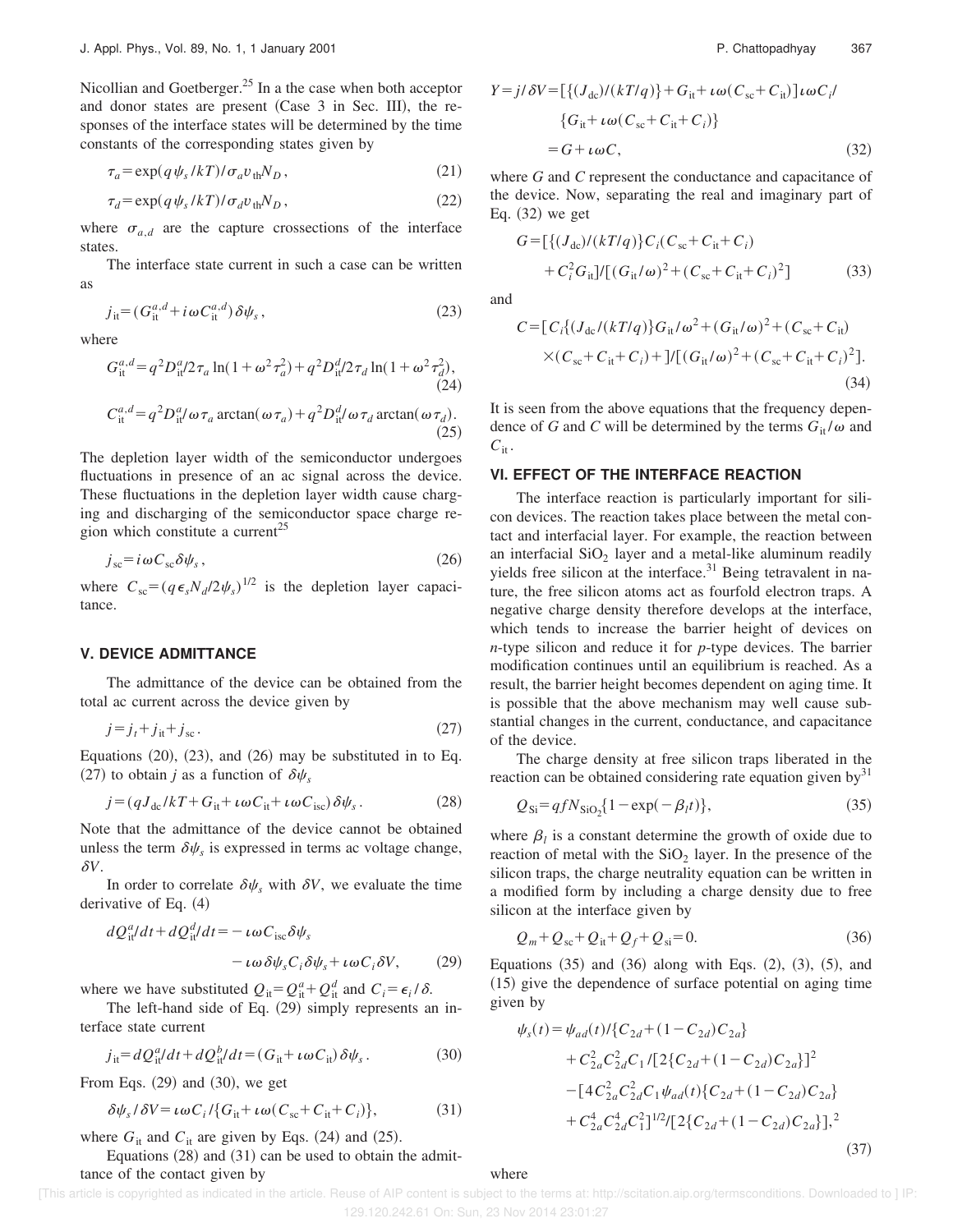$$
\psi_{ad}(t) = C_{2a}C_{2d}(\phi_m - \chi) + (1 - C_{2a})C_{2d}E_g
$$
  
\n
$$
-qC_{2a}C_{2d}\delta N_f/\epsilon_i - \{C_{2d} + (1 - C_{2d})C_{2a}\}\times V_n - C_{2a}C_{2d}V + C[1 - \exp(-\beta_l t)],
$$
\n(38)

where  $C = 4qfC_{2a}C_{2d}\delta N_{\text{SiO}_2}(0)/\epsilon_i$ ,  $N_{\text{SiO}_2}$  the density of  $SiO<sub>2</sub>$  molecules per cm<sup>2</sup>, *f* is a parameter that determines the maximum value of the charge density at the silicon traps. The value of *C* for an Al–SiO<sub>2</sub>- $p$ -Si system has been found by a method of fitting to be 0.25 eV. It may be noted that the surface potential becomes dependent on aging time through Eq. (38) and consequently, all the quantities  $J_{dc}$ ,  $G_{it}^{ad}$ ,  $C_{it}^{ad}$  $C_{\rm sc}$ , *C*, and *G* are all functions of aging time. It is possible to obtain simplified expressions for the above quantities under the condition of low or moderate values of the doping concentration and very thin interfacial layer. In such cases, the surface potential can be approximated as

$$
\psi_s(t) = \psi_{ad} + C[1 - \exp(-\beta_l t)].
$$
\n(39)

With the help of Eq.  $(39)$ , one obtains

$$
J_{\text{dc}} = J_{\text{dc}}(0) / \gamma(t),\tag{40}
$$

$$
\tau_a = \tau_a(0)\,\gamma(t),\tag{41}
$$

$$
\tau_d = \tau_d(0)\,\gamma(t),\tag{42}
$$

$$
G_{\rm it} = [q^2 D_{\rm it}^a / {2 \tau_a(0) \gamma(t)} ] \ln [1 + \omega^2 \tau_a(0)^2 \gamma(t)^2]
$$
  
+ 
$$
[q^2 D_{\rm it}^d / {2 \tau_d(0) \gamma(t)} ] \ln [1 + \omega^2 \tau_d(0)^2 \gamma(t)^2],
$$
\n(43)

$$
C_{\rm it}^{a,d} = [q^2 D_{\rm it}^a/\omega \tau_a(0) \gamma(t)] \arctan{\omega \tau_a(0) \gamma(t)}
$$
  
+ 
$$
[q^2 D_{\rm it}^d/\omega \tau_d(0) \gamma(t)] \arctan{\omega \tau_d(0) \gamma(t)}, \quad (44)
$$

$$
C_{\rm sc} = [q \epsilon_s N_d / [2\{\psi_{ad}(t) + C - C \exp(-\beta_l t)\}]]^{1/2}, \quad (45)
$$

$$
\gamma(t) = \exp[qC\{1 - \exp(-\beta_t t)\}],\tag{46}
$$

where  $\tau_{a,d}(0)$  are the time constants for acceptor and donor states at time  $t=0$ .

The above equations can be substituted in Eqs.  $(33)$  and  $(34)$  to obtain the dependence of the conductance and capacitance on aging time. However, in the present case, instead of studying the aging behavior with the help of the above approximate equations, Eq.  $(37)$  has been used for generality and the salient features of aging on the surface potential, dc tunnel current, interface state time constants, interface state capacitance and conductance, and the total device capacitance and conductance have been investigated. The results are illustrated in Figs.  $(2)$ – $(11)$ . In all these figures, the aging characteristics are represented by broken line curves corresponding to a time  $t=10^4$  s and those before aging (corresponding to time  $t=0$ ) have been represented by continuous line curves.

#### **VII. DISCUSSIONS**

The presence of interface states of different varieties, namely, the donor, acceptor, and donor–acceptor mixed states influence the device characteristics in many ways. First of all, the surface potential of the device gets modified. The



FIG. 2. Variation of surface potential  $\psi_s$  of a MIS tunnel contact as a function of bias voltage in the presence of interface states and interface reaction. Parameters:  $\phi_m$  = 5.1 eV,  $\delta$ =10 Å and  $N_D$  = 10<sup>15</sup> cm<sup>-3</sup>. Curves  $(1,1):$   $D_{it}^d = 5 \times 10^{11} \text{ cm}^{-2} \text{ eV}^{-1}$ ,  $D_{it}^d = 0$ . Curves  $(2,2):$   $D_{it}^d = 0$ ,  $D_{it}^d$  $=10^{12} \text{ cm}^{-2} \text{ eV}^{-1}$ . Curves (3,3):  $D_{\text{it}}^d = 5 \times 10^{11} \text{ cm}^{-2} \text{ eV}^{-1}$ ,  $D_{\text{it}}^d$  $=10^{12}$  cm<sup>-2</sup> eV<sup>-1</sup>. Broken line curves represent the variation after an aging time  $t = 10^4$  s.

donor states tend to reduce the potential as these states yielding a positive charge density develops at the interface. Acceptor states on the contrary yield negative charge density and thereby increase the surface potential. When the two types of states are present simultaneously, the surface potential will be determined by the dominance of any of the two kinds of states, donors or acceptors. The situations are illustrated in Fig. 2. It is seen from the figure that, though the slope of  $\psi_s$  vs *V* plot remain almost the same for acceptor or donor states, it decreases when both the donors and acceptors are present simultaneously. What seems to be more interesting is that these plots shift with time due to interface reaction. The change in surface potential caused by the above effect is additive for devices on *n*-type semiconductors and predominantly determined by the constants  $C$  and  $\beta_l$ . The larger the value of  $\beta_l$ , the faster will be the change of  $\Psi_s$ with time. The constant *C* on the other hand determines the maximum change that may be caused by the interface reaction.

An immediate consequence of the modification of the surface potential is reflected in the current–voltage characteristics. The current density is higher for the lower values of surface potential. Thus, the reduction in the surface potential due to donor states is the cause for the increase in the current density in Fig. 3. However, since the acceptor states increase the surface potential, the current density is reduced. In the presence of the donor–acceptor composite, the current density attains an intermediate value. But noticeably, in the case of mixed interface, the slope of the logarithmic current density versus voltage plot is different from the former two cases when either the donor or acceptor states are present. This nature of variation remains the same even after aging. However, the current values change quite significantly with aging time  $t=10^4$  s., the current–voltage characteristics (broken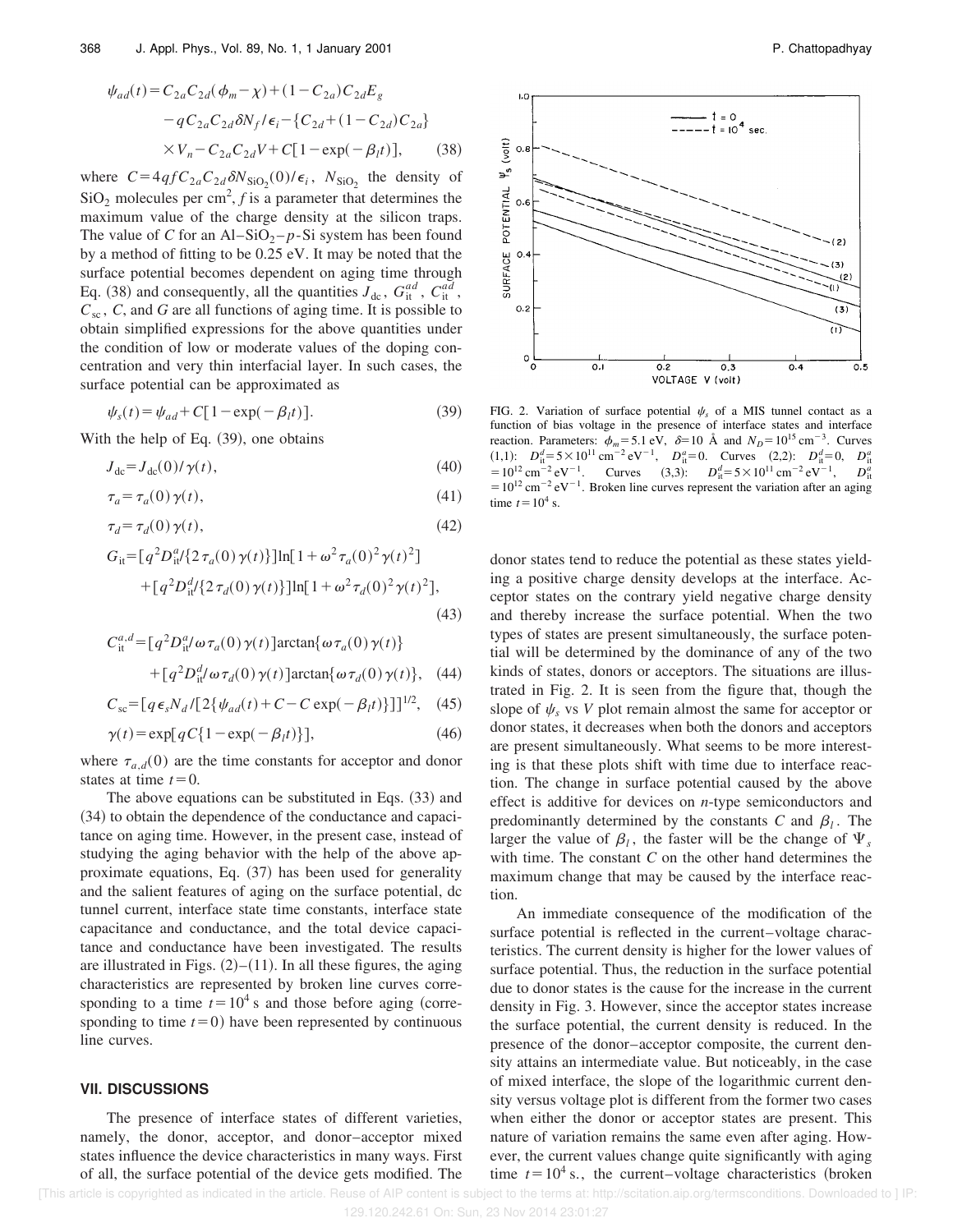

FIG. 3. Current–voltage characteristics of a MIS tunnel contact in the presence of interface states and the interface reaction. Parameters:  $\phi^{1/2}\delta$  = 2, *A*  $=120 \text{ A cm}^{-2} \text{ K}^{-2}$ , and  $T=300 \text{ K}$ . The values of the other parameters including those for curves  $(1,1)$ ,  $(2,2)$ , and  $(3,3)$  are same as in Fig. 2.

line curves) are shifted parallel upward causing considerable change in the device current. This shows the significance of the aging effect originating from the interface reaction.

The ac behavior of the device is primarily determined by the ability of the interface states to follow the applied signal. This can be described by the time constant of the states. According to Eqs.  $(21)$  and  $(22)$ , the time constant of the interface states is a function of surface potential besides other parameters namely the capture cross section, doping concentration, and temperature. The voltage dependence of the time constant comes through the voltage dependence of the surface potential. In Figs. 4 and 5, the logarithmic values of the time constants are plotted as a function of voltage. Interestingly the time constant of the states becomes sensitive to the aging time. As typical examples, the shifting in the values of the time constant for donor and acceptor states after an aging time  $t=10^4$  s have been shown in the above figures (broken line curves). Such a change in the time constant suggest interface states to respond at frequencies different from the case when  $t=0$ .

The conductance–voltage characteristics of the device show a variety of features. These plots show linear or a steplike variation depending upon the response of the interface states. For given values of the applied bias, interface state density, capture cross section, and the surface potential, a particular type of state may be operative and yield excess conductance due to the interface states. Consequently, the total conductance deviates from the linearity. Also shown in the figure is how the interface states of different kinds can bring in striking effects in the conductance plots of the device. The conductance values are further influenced due to the aging of the device. The effect of aging on the device conductance has been illustrated in the same figure after the device undergoes an aging processes for a time  $t = 10^4$  s. In all these three cases of acceptors, donors, or acceptor–donor mixed interfaces, the effect of aging leads to considerable



FIG. 4. Variation of time constant  $\tau_d$  of donor-like interface states as a function of applied voltage in the presence of interface reaction. Parameters:  $\sigma_d = 10^{-13}$  cm<sup>2</sup>,  $v_{\text{th}} = 10^7$  cm s<sup>-1</sup>, and  $D_{\text{it}}^d = 5 \times 10^{11}$  cm<sup>-2</sup> eV<sup>-1</sup>. The values of the other parameters are same as those in Fig. 2. The nature of variation after aging time  $t=10^4$  s is shown by broken line.



FIG. 5. Variation of time constant  $\tau_a$  of acceptor-like interface states as a function of applied voltage in the presence of interface reaction. Parameters:  $\sigma_a = 10^{-12}$  cm<sup>2</sup>,  $v_{\text{th}} = 10^7$  cm s<sup>-1</sup>, and  $D_{\text{it}}^a = 5 \times 10^{11}$  cm<sup>-2</sup> eV<sup>-1</sup>. The values of the other parameters are same as those in Fig. 2. The Nature of variation after aging time  $t=10^4$  s is shown by broken line.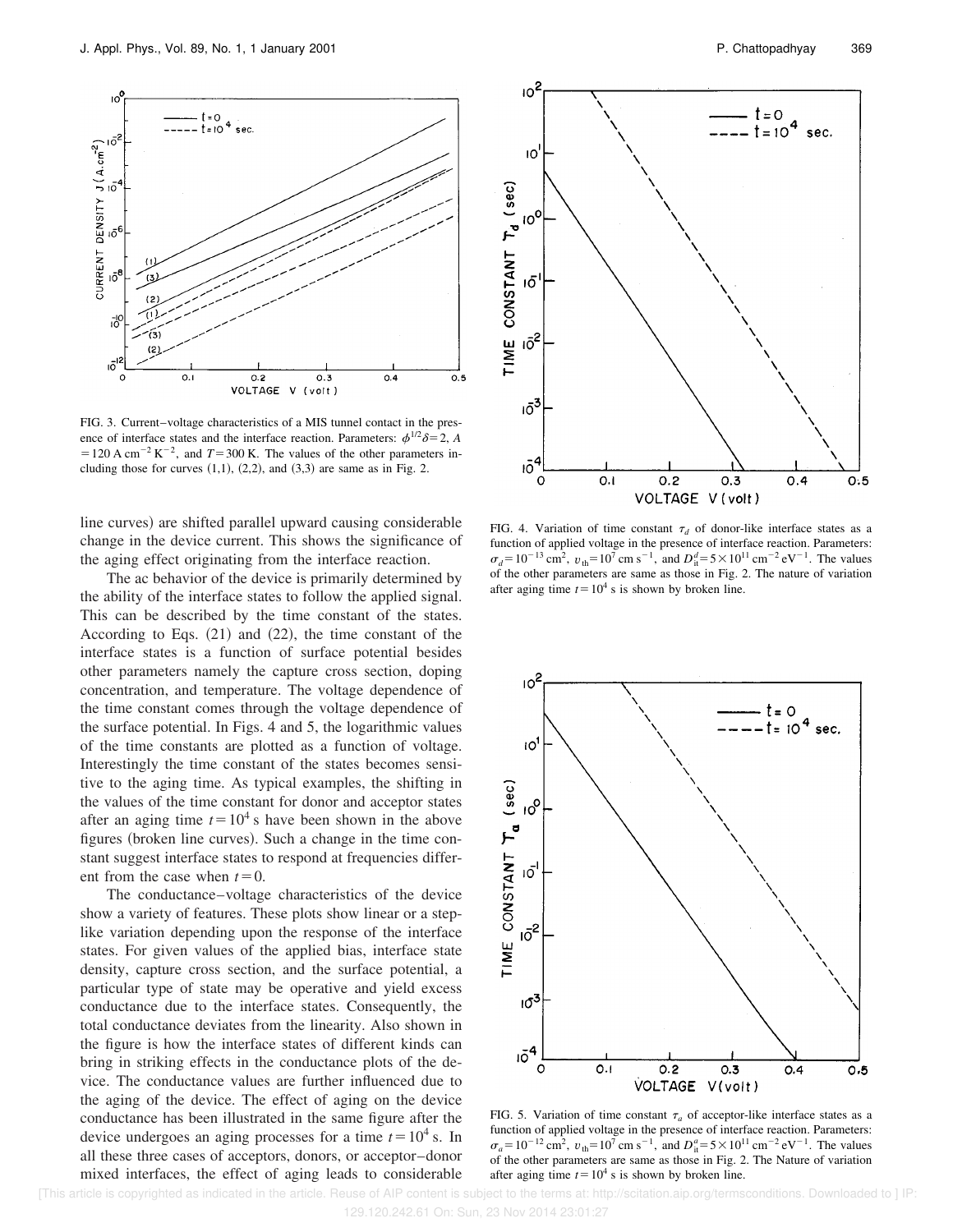

FIG. 6. The variation of ac conductance of a MIS tunnel device as a function of bias voltage in the presence of interface states and interface reaction. Parameters:  $\sigma_a = 10^{-12} \text{ cm}^2$ ,  $\sigma_d = 10^{-14} \text{ cm}^2$ , and  $v_{\text{th}} = 10^7 \text{ cm s}^{-1}$ . The values of the other parameters including those for curves  $(1,1)$ ,  $(2,2)$ , and  $(3,3)$ are same as those in Fig. 2. The variation after a time  $t=10^4$  s of the aging device is shown by broken line curves.

reduction in the conductance values. Such a reduction may be realized in terms of modification of the surface potential of the device as a consequence of interface reaction. Note that the conductance step, which appears at a particular voltage, shifts to the higher voltage as the device undergoes the aging effect. The shift is caused by the change in the time constant of the device with aging time.  $(A\text{lso see Fig. 6.})$ 

Figure 7 illustrates the frequency dispersion of the conductance over the range  $10-10<sup>7</sup>$  Hz. In this case the conductance steps in the frequency domain result from the charging and discharging of interface states in presence of the ac signals. The density and the time constant of the interface states determine the step height and the frequency at which a particular step occurs. The interface states start responding to the ac signal when the inverse of the frequency matches with the time constant of the states. This will be determined by the applied voltage since the time constant of the interface states is voltage dependent through the term surface potential. As the voltage increases, the values of  $\Psi_s$  decreases and consequently, the value of  $\tau$  decreases causing a shift of the conductance values towards the higher side of the frequency scale. It may be noted that the two conductance steps appearing in the figure (curve 3 for  $t=0$ ) correspond to two types of states. One of these states corresponds to a low value of time constant while the other appears for states having a larger value of time constant. After aging for time  $t=10^4$  s, the conductance values are considerably reduced. Note that the two conductance steps found before aging (corresponding to mixed interface having donors and acceptor both) is now reduced to single steps (broken line curve 3). The reason for the disappearance of one of the steps is solely due to the increase in the value of the corresponding time constant due to aging. The appearance of the missing conductance step expected to appear at the lower frequency not shown in



FIG. 7. The variation of ac conductance of a MIS tunnel device as a function of frequency of the applied ac signal in the presence of interface states and interface reaction. Parameters:  $\sigma_a = 10^{-12} \text{ cm}^2$ ,  $\sigma_d = 10^{-14} \text{ cm}^2$ , and  $v_{\text{th}}=10^7$  cm s<sup>-1</sup>. The values of the other parameters including those for curves  $(1,1)$ ,  $(2,2)$ , and  $(3,3)$  are same as those in Fig. 2. The variation after an aging time  $t=10^4$  s are shown by broken line curves.

the above figure. It may be mentioned further, that closer to the values of  $D_{\text{ita}}$ ,  $D_{\text{it}}$ ,  $\tau_a$ , and  $\tau_d$  of the two variety of states, the responses would occur almost at the same frequency and the two conductance steps tends to merge leading a single step in the conductance plot.

The capacitance voltage characteristics of the device are shown in Fig. 8. In general, the capacitance increases with forward voltage until it assumes a constant value corresponding to the capacitance of the interfacial layer. Such a variation is true for any type of the states, acceptors or donors. But, when both types of states are present simultaneously, capacitance varies in steps with bias voltage. The step-like variation occurring at lower voltage is due to acceptor states while the similar variation at comparatively higher voltage is related to donor states. The values of the capacitance at the steps are determined by the respective density and time constant of the states. As a consequence of the interface reaction, the shifting of the  $C-V$  curves occurs with time. Such dependence can be understood in terms of modifications in the values of the surface potential and the time constant of the states. The increase in the surface potential decreases the depletion layer capacitance, while the increase in the time constant leads the interface state response to occur at the relatively lower frequencies. Because of the presence of two types of states of different time constants, the responses occur at two different frequencies.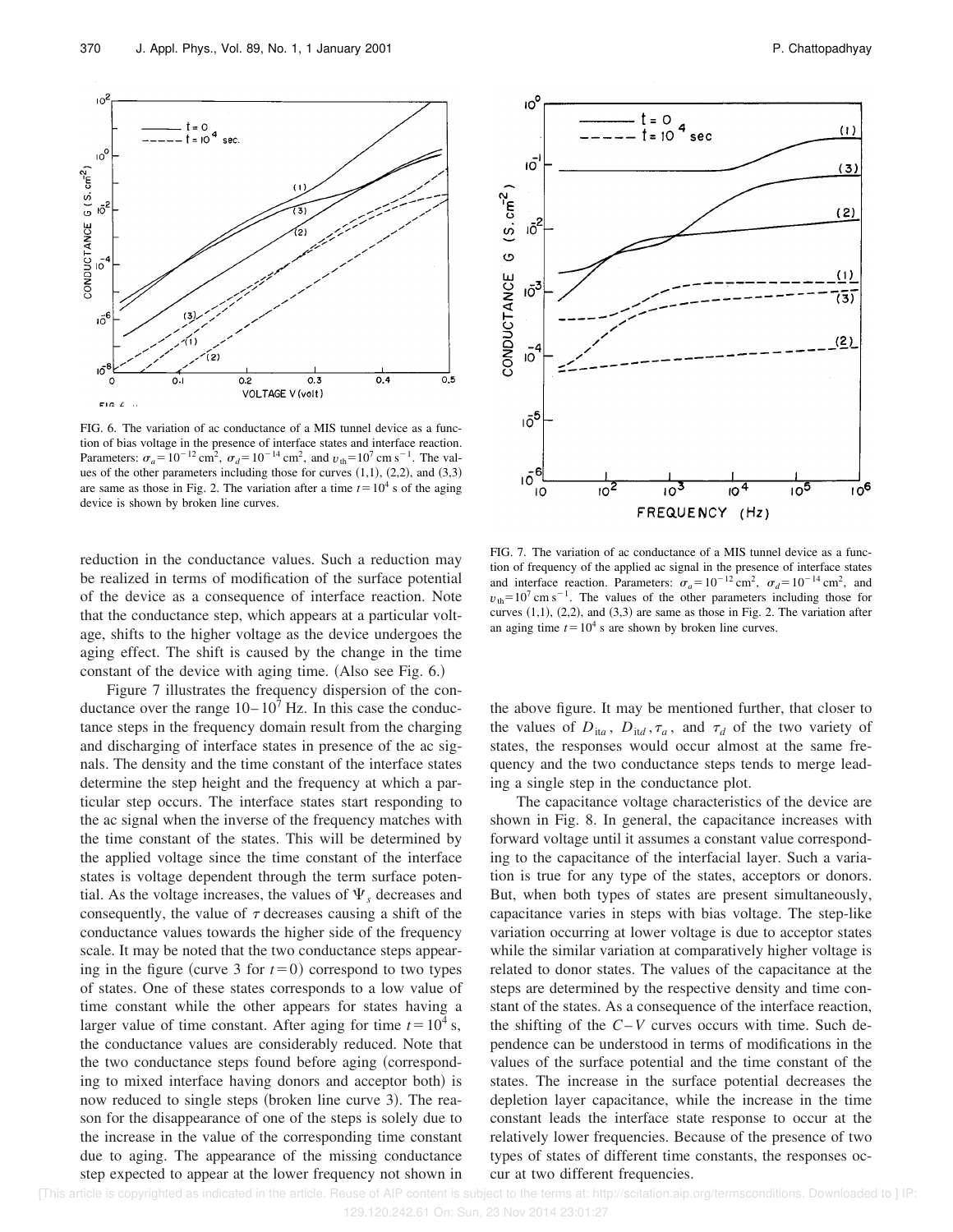

FIG. 8. The capacitance–voltage characteristics of a MIS tunnel device as a function of bias voltage in the presence of interface states and interface reaction. Parameters:  $\sigma_a = 10^{-12}$  cm<sup>2</sup>,  $\sigma_d = 10^{-14}$  cm<sup>2</sup>, and  $v_{\text{th}} = 10^7$  cm s<sup>-1</sup>. The values of the other parameters including those for curves  $(1,1)$ ,  $(2,2)$ , and  $(3,3)$  are same as those in Fig. 2. The variations after a time  $t=10^4$  s are shown by broken lines.

Figure 9 shows the frequency dependence of the device capacitance. It is seen from the figure that the capacitance decreases with the frequency until it becomes saturated at very high frequency. The value of the capacitance at high



FIG. 9. The variation of the capacitance of a MIS tunnel device with the frequency of the applied ac signal in the presence of interface states and interface reaction. Parameters:  $\sigma_a = 10^{-12} \text{ cm}^2$ ,  $\sigma_d = 10^{-14} \text{ cm}^2$ , and  $v_{\text{th}}$ =10<sup>7</sup> cm s<sup>-1</sup>. The values of the other parameters including those for the curves  $(1,1)$ ,  $(2,2)$ , and  $(3,3)$  are same as those in Fig. 2. The broken line curves represent the variation after the aging time  $t=10^4$  s.

frequency corresponds purely to the depletion layer capacitance of the device. At these frequencies, the interface states cannot follow the ac signal. The response from the interface states only appears at relatively lower frequencies. As it is seen from the figure, the capacitance assumes maximum value at very low frequencies when the interface states follow the applied signal. In presence of single type of states (either donor or acceptor), the capacitance versus frequency plot show a capacitance step. But, when both the donor and acceptor states are present, an additional step appears. Thus, the existence of a capacitance step is correlated to a particular type of state. The frequencies where these steps occur will be determined by the time constants of the states. Of course, as evident from the functional dependence  $\tau$ , parameters such as the capture cross section, doping, and surface potential will actually fix the time constant and hence the frequency at which a particular type of state responds under ac conditions. Whether a capacitance step is observable or not will be determined by the density of states. The higher the value of the interface state density, the larger the low frequency capacitance will be. Moreover, these plots can be readily influenced due to interface reaction. In the presence of interface reaction, the value of capacitance changes with time. Illustrated in the same figure, how the capacitance of the device changes after an aging time  $t=10^4$  s. It may be noted that all the curves are shifted considerably compared to those for  $t=0$ . The value of the rate constant  $\beta_l$  determine how fast such a shift will occur and the constants *C* will determine the maximum shift that can be observed due to interface reaction.

The presence of the donor–acceptor mixed interface and the interface reaction may have significant effect on various techniques that characterize the interface states. For example, well known admittance spectroscopy for the determination of the density and capture cross section of the interface states may lead to several misleading conclusions particularly for aging devices. Usually, for the purpose of determining the interface state parameters, the interface state conductance of the device is extracted from the measured values of the device conductance and from a plot of  $G_{it}/\omega$  vs  $\omega$ , the interface state density and the time constants are determined. If the interface reaction is disregarded then the above extraction procedure may lead to a wrong conclusion that some other interface parameters are changing with time. As illustrated in this work, the main reason for the time evolution of the conductance plot is, however, the interface reaction typical for the aging devices. For further illustration, it is shown in Fig. 10 how the  $G_{\rm it}/\omega$  vs  $\omega$  plot may change with aging time. Also shown in the same figure is the effects of the presence of the two variety of states, acceptors and donors. The existence of these states yield two definite peaks, one corresponds to acceptor and the other donor states. The presence of such peaks has been observed in many experiments. Losee $26,27$  observed two peaks in the above plot and attributed them to interface and bulk defect states, respectively. The present study, however, demonstrates other possibilities to interpret similar results namely, by considering the donor– acceptor composite interface. It may be mentioned that, in the case of interface states having specific energy distribution

[This article is copyrighted as indicated in the article. Reuse of AIP content is subject to the terms at: http://scitation.aip.org/termsconditions. Downloaded to ] IP: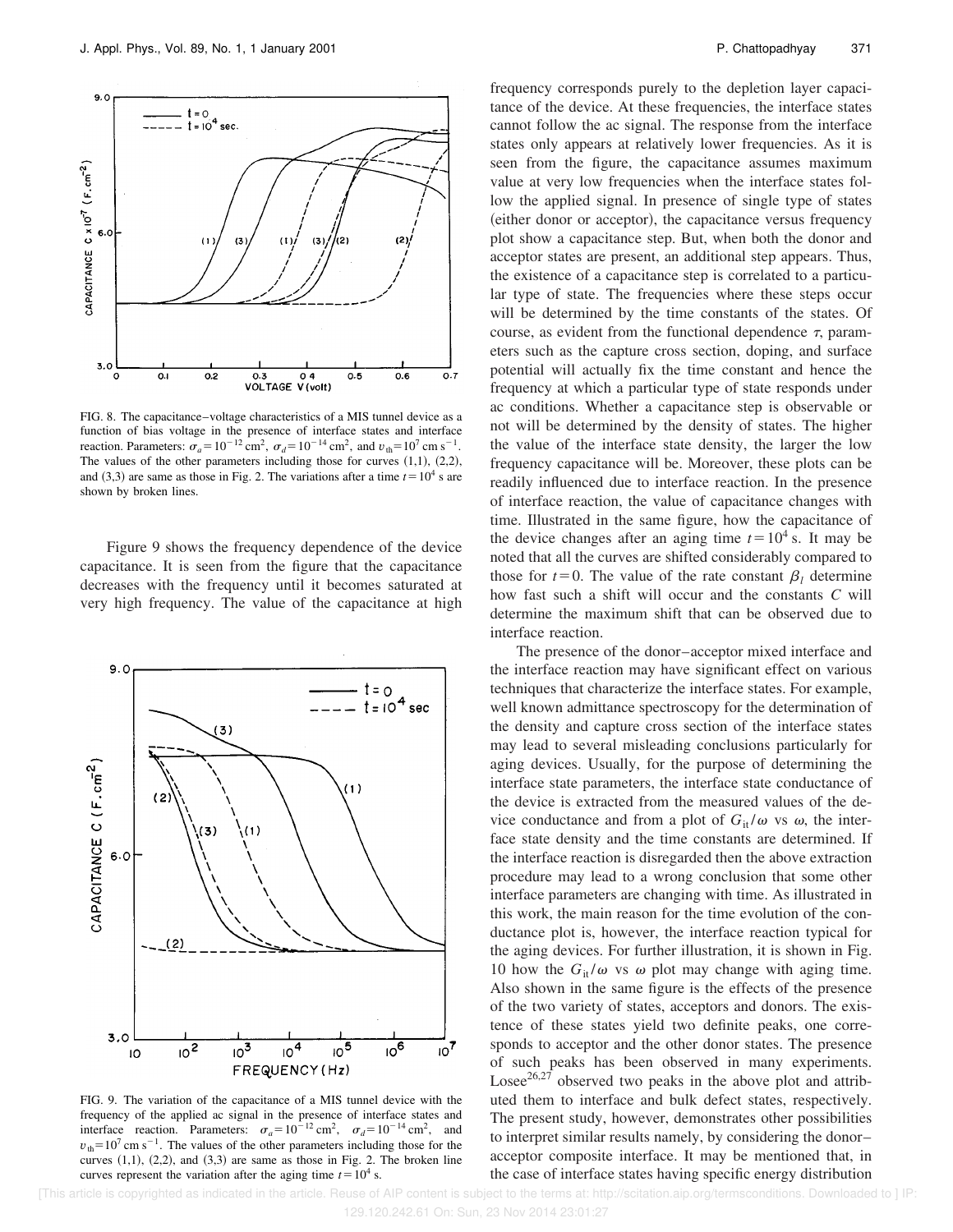

FIG. 10. The  $G_{\rm it}/\omega$  vs  $\omega$  plot of MIS tunnel contact in the presence of interface reaction. Parameters:  $\sigma_a = 10^{-12} \text{ cm}^2$ ,  $\sigma_d = 10^{-14} \text{ cm}^2$ , and  $v_{\text{th}}$ =10<sup>7</sup> cm s<sup>-1</sup>. The values of other parameters including the parameters for curves  $(1,1)$ ,  $(2,2)$ , and  $(3,3)$  are same as those in Fig. 2. The dashed line plots represent variation after aging for time  $t=10^{-4}$  s.

of density of states, the height of the conductance peak will increase with increasing voltage. This is in contrast to bulk states, the conductance peak, of which in most cases, does not increase with applied voltage.

The interface states are also studied by extracting the interface state capacitance from the measured values of the device capacitance. The main features of the variation of interface state capacitance with frequency are shown in Fig. 11. At lower frequencies, the capacitance has been found considerably large due to the ability of the interface states to follow the ac signal. The capacitance values are much lower for the donor states compared to acceptor states or acceptor– donor combination. The relative difference in the values of this capacitance is due to the density of interface states, which is considered to be larger for the acceptor states. The curves  $(3,3)$  show the dominance of acceptor states over the donors. In this case the capacitance has also been found to change quite significantly due to the interface reaction for a time  $10<sup>4</sup>$  s. The dashed line curves represent the shift of the capacitance values resulting from the aging process caused by interface reaction.

## **VIII. CONCLUSION**

In conclusion, the admittance model for a MIS tunnel diode has been extended in the case of donor–acceptor mixed interface and interface reaction at the metal– semiconductor interface. The model reveals a number of interesting features. It predicts step-like capacitance and conductance variation with respect to frequency and applied dc bias. A two step variation of the device conductance with



FIG. 11. The variation of interface state capacitance of a MIS tunnel device as a function of bias voltage and interface reaction. Parameters:  $\sigma_a$  $=10^{-12}$  cm<sup>2</sup>,  $\sigma_d = 10^{-14}$  cm<sup>2</sup>, and  $v_{\text{th}} = 10^7$  cm s<sup>-1</sup>. The values of the other parameters including those for curves  $(1,1)$ ,  $(2,2)$ , and  $(3,3)$  are same as those in Fig. 2. The variation after a time  $t=10^4$  s are represented by broken line curves.

frequency limits the application of conventional admittance models based on the consideration of single type of interface states. The analysis therefore applies to generalized surface condition. The proposed model can be readily converged to the basic model on admittance when the density of donor states is set to zero. A striking feature of the analysis of the ac response is the aging behavior of the electrical characteristics of the device. The aging effect is caused by the interface reaction. Because of this effect the surface potential and tunnel current density of the device changes considerably with aging time. The process of aging also makes the time constant of the interface states to be a function of aging time. Such a dependence of the time constant has a remarkable effect on the ac properties of the device, as it has been shown that due to the above effect the device conductance and capacitance become a function of aging time.

## **ACKNOWLEDGMENTS**

The author gratefully acknowledges the All India Council For Technical Education, New Delhi for financial and technical support.

- $1$  J. Bardeen, Phys. Rev. **71**, 717 (1947).
- ${}^{2}$ C. A. Mead and N. G. Spitzer, Phys. Rev. 134, A713 (1964).
- <sup>3</sup> A. M. Cowley and S. M. Sze, J. Appl. Phys. 36, 3212 (1965).
- <sup>4</sup>M. J. Turner and E. H. Rhoderick, Solid-State Electron. **11**, 291 (1968).
- <sup>5</sup> A. C. Card and E. H. Rhoderick, J. Phys. D 4, 1589 (1971).
- <sup>6</sup>C. Barret and A. Vapaille, Solid-State Electron. **18**, 25 (1975).
- <sup>7</sup>H. C. Card, IEEE Trans. Electron Devices **ED-23**, 538  $(1976)$ .